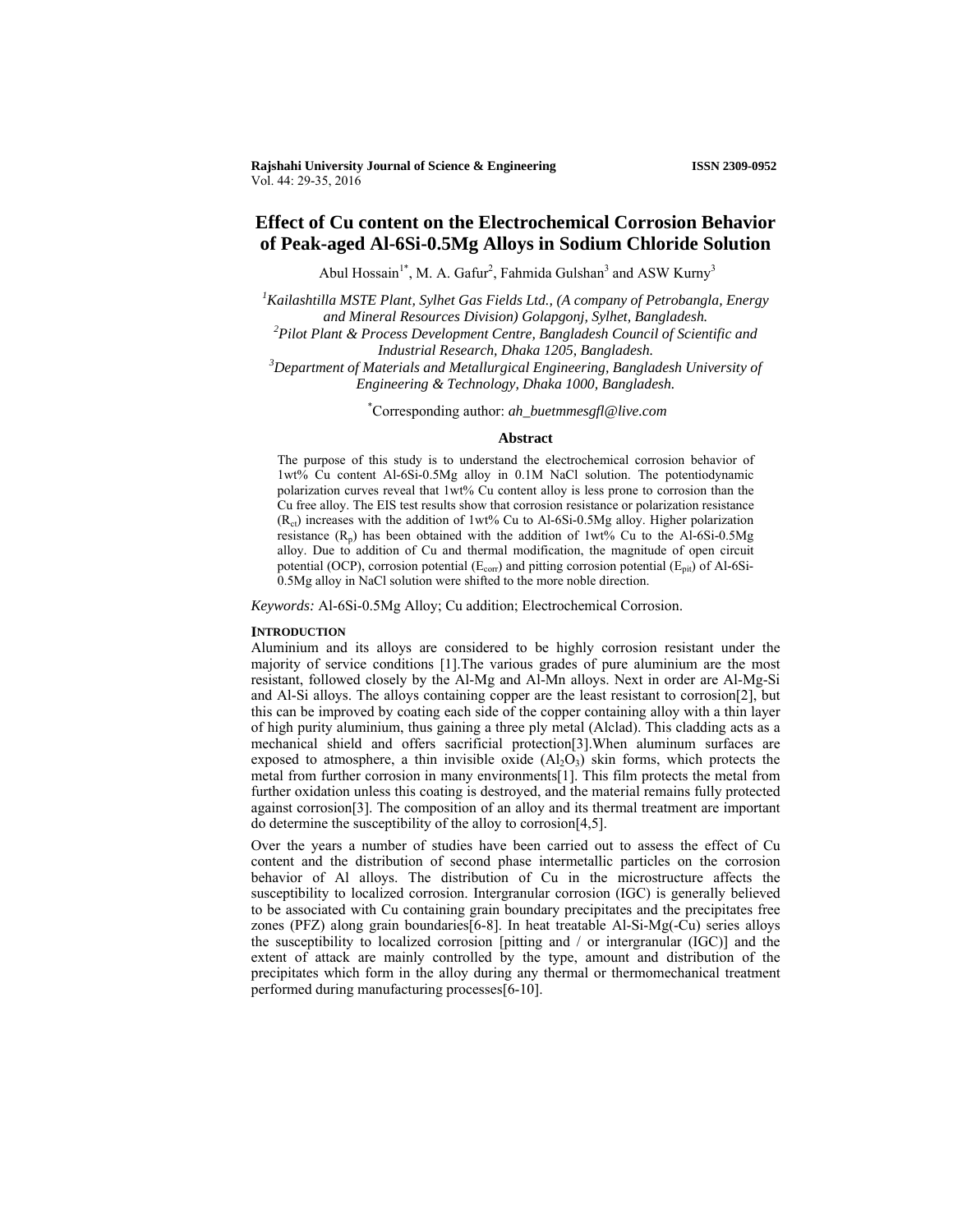Depending on the composition of the alloy and parameters of the heat treatment process, these precipitates form in the bulk of the grain, or in the bulk as well as grain boundaries. As indicated by several authors, the precipitates formed by heat treatment in Al-Si-Mg alloys containing Cu are the θ-phase (Al<sub>2</sub>Cu) Q-phase (Al<sub>4</sub>Mg<sub>8</sub>Si<sub>7</sub>Cu<sub>2</sub>), β-phase (Mg<sub>2</sub>Si) and free Si if Si content in the alloy exceeds the  $Mg_2S$  is stoichiometry [2,11-12].

It has demonstrated that in Al-Cu-Si alloys a more finely and homogeneously distributed Al2Cu and needle-like Si particles in the ternary eutectic mixture, tend to improve the corrosion resistance mainly due to the galvanic protection of both  $Al<sub>2</sub>Cu$  and Si phases [13]. Although it has also been reported[13, 14] that fine Si particles tends to decrease the corrosion resistance of binary Al-Si alloys when associated with the Al2Cu intermetallic phase, a better galvanic protection is provided for finer Al-Cu-Si alloy microstructures. It was also reported that the ternary eutectic mixture consisting of  $Al + Al<sub>2</sub>Cu + Si$  phases is nobler than the Al-matrix and Al-phase in the eutectic mixture[15].

The present study is an attempt to understand the electrochemical corrosion behavior of 1wt%Cu content Al-6Si-0.5Mg alloys in 0.1M NaCl solution. The corroded surfaces of the alloys were examined after exposure using a scanning electron microscopy (SEM) to understand better the corrosion mechanisms.

### **EXPERIMENTAL**

### *A.* **Materials Preparation**

The Al-6Si-0.5Mg(-0.5Cu) alloys were prepared by melting Al-7Si-0.3Mg (A356) alloys and adding Al, Cu and Mg into the melt. The melting operation was carried out in a gas fired clay graphite crucible furnace and the alloys were cast in a permanent steel mould. After solidification the alloys were homogenized  $(500^{\circ}C)$  for 24hr), solution treated  $(540^{\circ}$ C for 2hr) and finally artificially aged  $(225^{\circ}$ C for 1hr). After heat treatment rectangular samples (30mm x 10mm x 5mm) were prepared for metallographic observation and subsequent electrochemical test. Deionized water and analytical reagent grade sodium chloride (NaCl) were used for the preparation of 0.1M solution. All measurements were carried out at room temperature.

### *B. Potentiodynamic Polarization Measurements*

A computer-controlled Gamry Framework TM Series G 300™ and Series G 750™ Potentiostat/ Galvanostat/ZRA was used for the electrochemical measurements. The Potentiodynamic polarization studies were configured in cells, using three-electrode assembly: a saturated calomel reference electrode, a platinum counter electrode and the sample in the form of coupons of exposed surface area of  $0.50 \text{cm}^2$  (10mm x 5mm) as working electrode. Only one 10mm x 5mm surface was exposed to the test solution, the other surfaces being covered with Teflon tape. The system was allowed to establish a steady-state open circuit potential (OCP). The potential range selected was  $-1$  to  $+1V$  and measurements were made at a scan rate of  $0.50$ mV/s. The corrosion current ( $I_{corr}$ ), corrosion potential ( $E_{corr}$ ), pitting corrosion potential ( $E_{pit}$ ) and corrosion rate (mpy) were calculated from Tafel curve. The tests were carried out at room temperature in solutions containing 0.1M of NaCl at a fixed and neutral pH value. The corroded samples were cleaned in distilled water and examined under scanning electron microscope(SEM).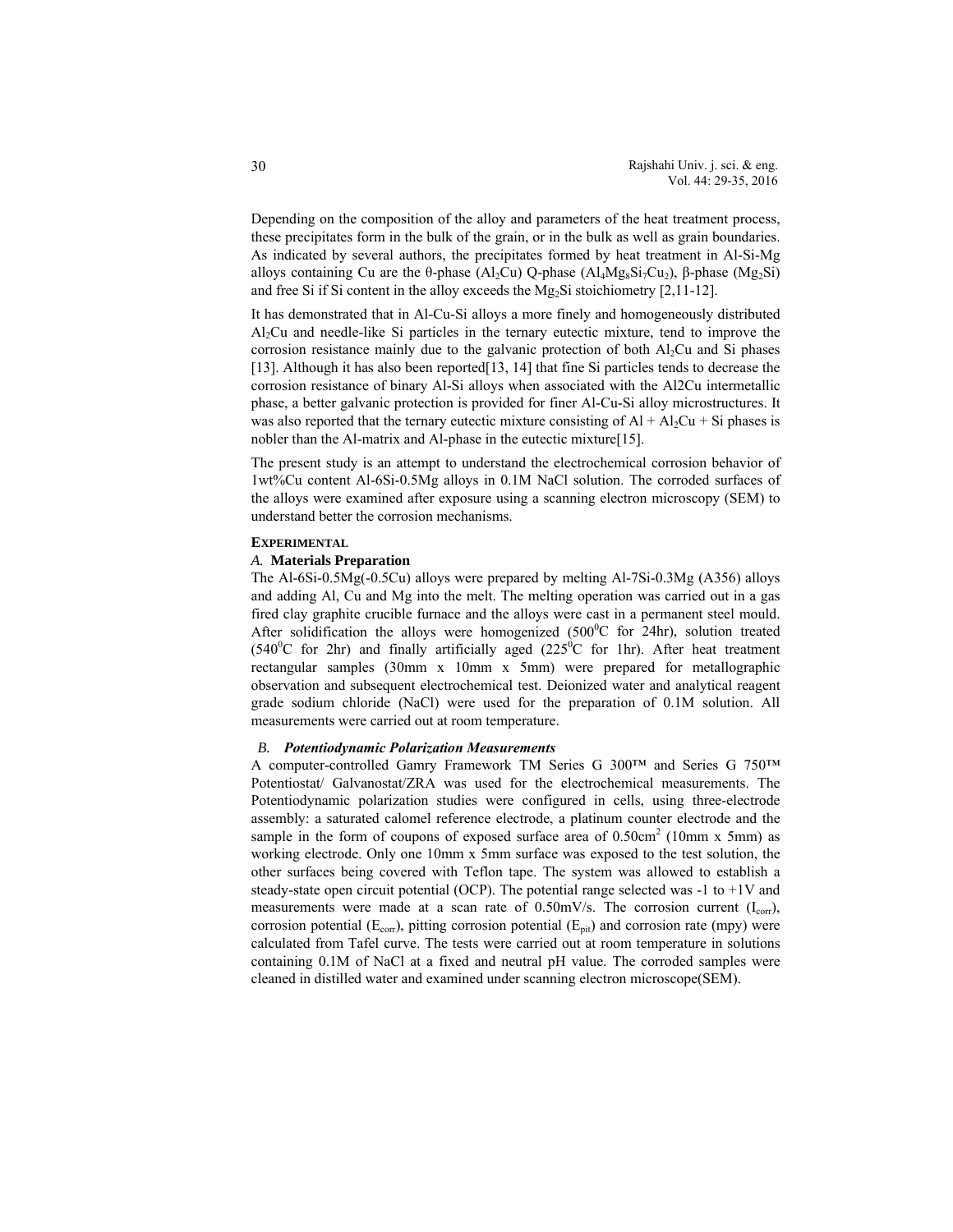Effect of Cu content on the Electrochemical Corrosion Behavior of Peak-aged Al-6Si-0.5Mg Alloys in Sodium Chloride Solution 31

### *C. Electrochemical Impedance Measurements*

As in potentiodynamic polarization test, three electrode cell arrangements were also used in electrochemical impedance measurements. Rectangular samples (10mm x 5mm) were connected with copper wire and adopted as working electrode. EIS tests were performed in 0.1M NaCl solution at room temperature over a frequency range of 100kHz to 0.2Hz using a 5mV amplitude sinusoidal voltage. The 10mm x 5mm sample surface was immersed in NaCl solution (corrosion medium). All the measurements were performed at the open circuit potential (OCP). The test cells were maintained at room temperature and the NaCl solution was refreshed regularly during the whole test period. The impedance spectra were collected, fitting the experimental results to an equivalent circuit (EC) using the Echem AnalystTM data analysis software and evaluating the solution resistance  $(R_s)$ , polarization resistance  $(R_{ct})$  and double layer capacitance( $C_p$ ) of the thermal treated alloys.

# **RESULTS AND DISCUSSION**

# *A. Impedance Measurements*

TABLE I. Electrochemical Impedance Spectroscopy (EIS) test results.

| <b>Alloy Compositions</b> | л,<br>$ \Omega $ | л,<br>IkΩl | ັທ<br>$\mu F'$ | OCP<br>W/SCE1 |
|---------------------------|------------------|------------|----------------|---------------|
| Al- $6Si-0.5Mg$           | 40.37            | 5.57ء      | .259           | $-0.8454$     |
| $Al-6Si-0.5Mg-1Cu$        | 44.08            | 27.13      | 3.219          | $-0.6534$     |

The open circuit potential (OCP) with exposure time of aged Al-6Si-0.5Mg/Al-6Si-0.5Mg-1Cu alloys in 0.1M NaCl solution is shown in Table I. The steady state OCP of Cu free alloy Al-6Si-0.5Mg is -0.8454 V and it is more negative between the alloys under investigation. The positive shift in OCP in the Al-6Si-0.5Mg-1Cu alloy indicates the existence of anodically controlled reaction. The OCP values mainly depend on the chemical compositions and thermal history of the alloys.

The data obtained were simulated and the equivalent circuit that best fitted to the experimental data is shown in Figure 1.  $R_s$ ,  $R_{ct}$  and  $C_p$  represent the ohmic solution resistance of the electrolyte, polarization resistance and electrical double layer capacitance respectively. Figure 2 shows the Nyquist diagrams (suggested equivalent circuit model shown in Figure 1) of the Al-6Si-0.5Mg/Al-6Si-0.5Mg-1Cu alloys in 0.1M NaCl in de-mineralized (DM) water. In Nyquist diagrams, the imaginary component of the impedance  $(Z<sup>n</sup>)$  against real part  $(Z<sup>n</sup>)$  is obtained in the form of capacitive-resistive semicircle for each sample.



Fig. 1. Electrical equivalent circuit used for fitting of the impedance data of alloys in 0.1M NaCl solution.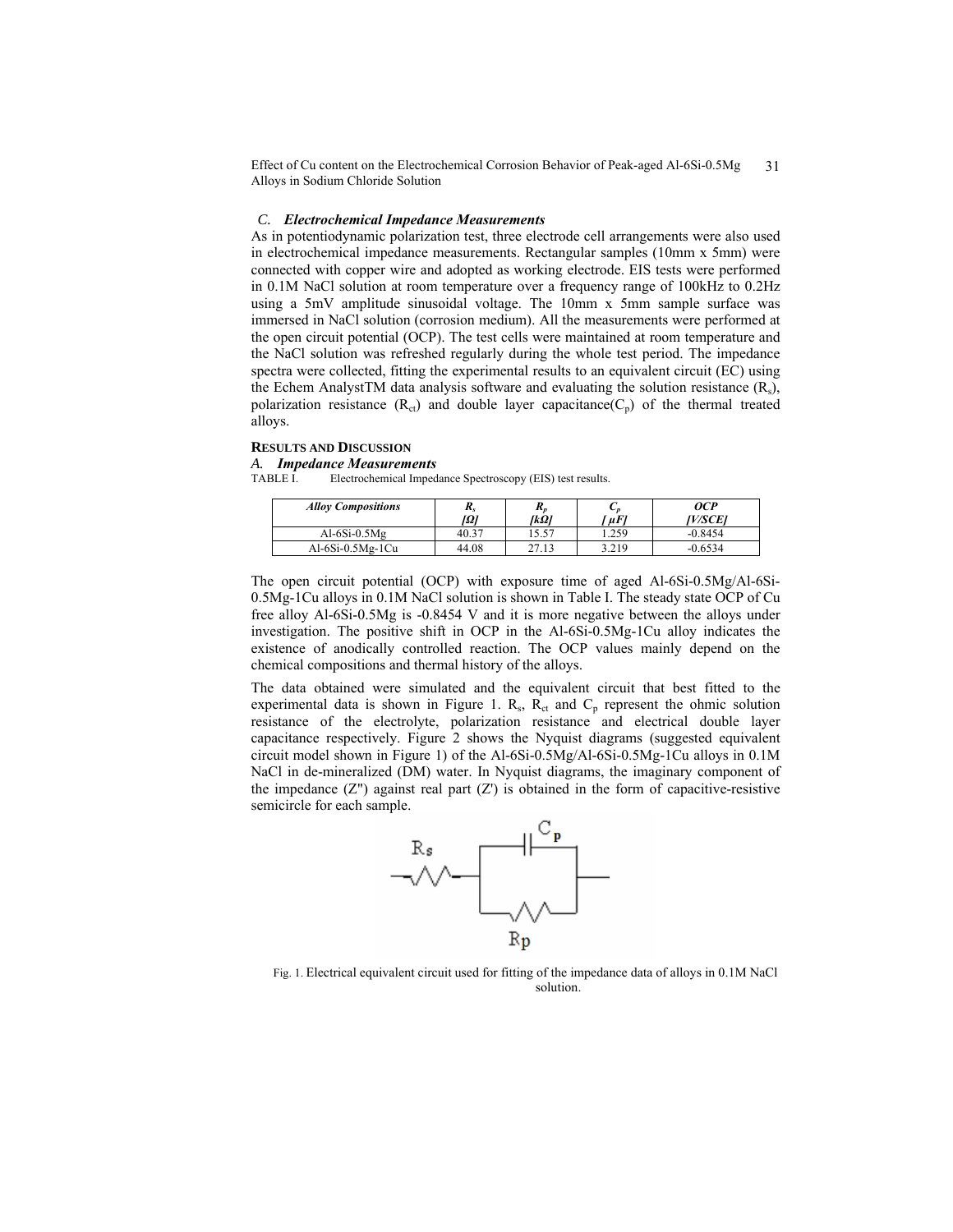Rajshahi Univ. j. sci. & eng. Vol. 44: 29-35, 2016



Fig. 2. Nyquist plots for the artificially aged Al-6Si-0.5Mg (-1Cu) alloys in 0.1M NaCl solution.



Fig. 3. Bode plots for the artificially aged Al-6Si-0.5Mg (-1Cu) alloys in 0.1M NaCl solution.

Figure 3 shows the experimental EIS results in Bode magnitude diagram for Al-6Si-0.5Mg/Al-6Si-0.5Mg-1Cu alloys. Bode plots show the total impedance behavior against applied frequency. At high frequencies, only the very mobile ions in solution are excited so that the solution resistance  $(R_s)$  can be assessed. At lower intermediate frequencies, capacitive charging of the solid-liquid interface occurs. The capacitive value  $C_p$  can provide very important information about oxide properties when passivated or thicker oxides are formed on the surface. At low frequency, the capacitive charging disappears because the charge transfer of electrochemical reaction can occur and this measured value of the resistance corresponds directly to the corrosion rate. For this reason, this low frequency impedance value is referred to as polarization resistance  $(R_p)$ .

The solution resistance of the alloys varies from 40-44Ω and there are insignificant changes of  $R_s$  values for the alloys during EIS testing. The  $R_s$  values are negligible with respect to  $R_p$  and the electrolyte behaves as a good ionic conductor. Impedance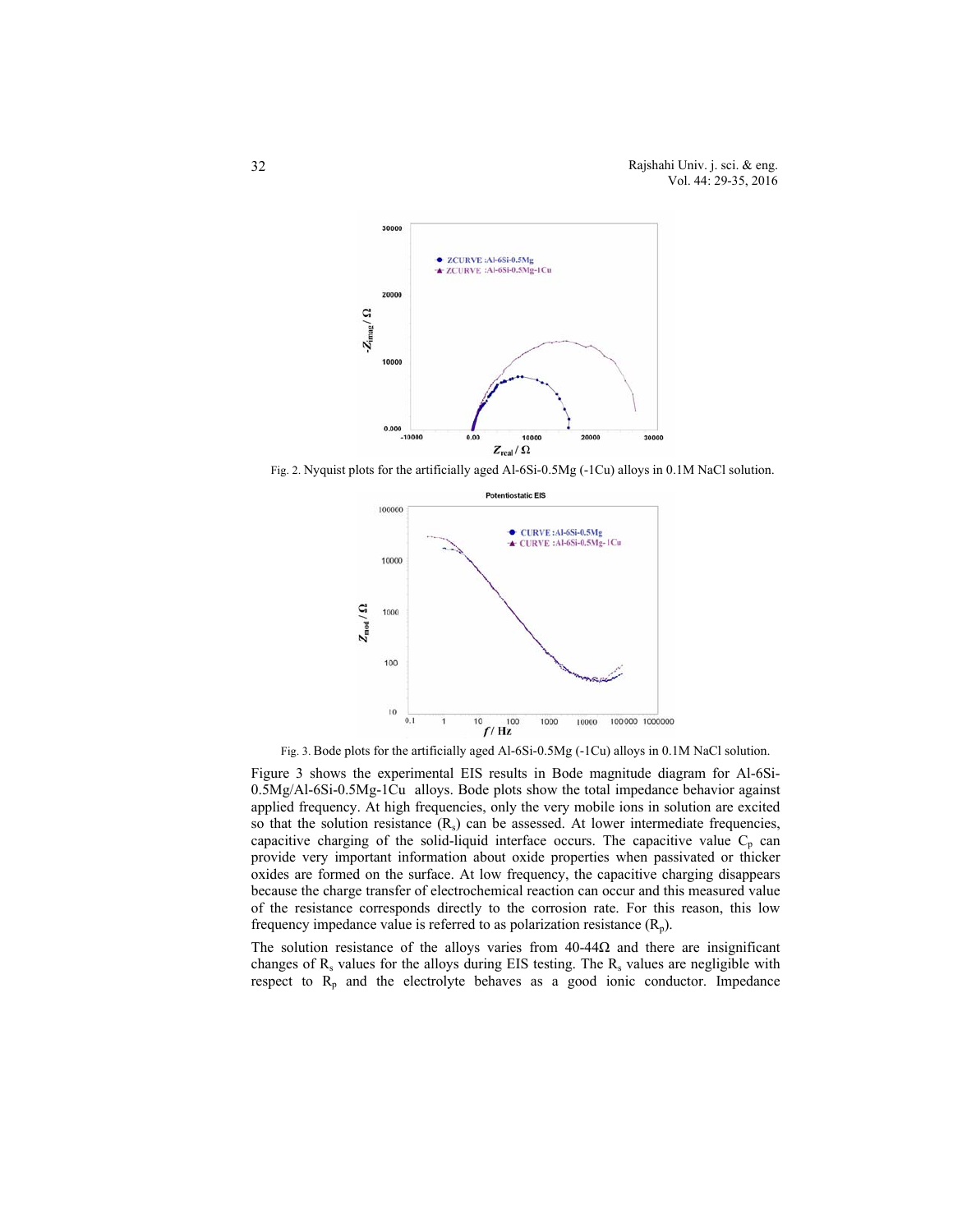Effect of Cu content on the Electrochemical Corrosion Behavior of Peak-aged Al-6Si-0.5Mg Alloys in Sodium Chloride Solution 33

measurements showed that in 0.1M NaCl solution, addition of 1 wt% Cu in the Al-6Si-0.5Mg alloy increased the polarization resistance  $(R_p)$ . For the Cu free Al-6Si-0.5Mg alloy, the polarization resistance  $(R_p)$  value in 0.1M NaCl solution is 15.57k $\Omega$ , and this is increased to 27.13k $\Omega$  with the addition of 1wt% Cu to the Al-6Si-0.5Mg alloy. The increase in the polarization resistance indicates an increase in the corrosion resistance of the alloys with Cu addition. The double layer capacitance  $(C_p)$  of the Cu free Al-6Si- $0.5Mg$  alloy is  $1.259\mu$ F. The double layer capacitance of Al-6Si-0.5Mg alloy increased with an addition of 1 wt% Cu.

### *B. Potentiodynamic Polarization Measurements*

Table II. shows the potentiodynamic polarization test results obtained from the electrochemical tests.

| <b>Alloy Compositions</b> |     | $I_{corr}$<br>$\mu A/cm^2$                                | $E_{corr}$<br>[mV] | $E_{pit}$<br>[mV] | <b>Corrosion rate</b><br>[mpy] |
|---------------------------|-----|-----------------------------------------------------------|--------------------|-------------------|--------------------------------|
| Al- $6Si-0.5Mg$           |     | 6.300                                                     | $-764$             | -480              | 5.287                          |
| $Al-6Si-0.5Mg-1Cu$        |     | 2.950                                                     | $-697$             | $-370$            | 2.474                          |
|                           | 0.5 | $\bullet$ CURVE: Al-6Si-0.5Mg<br>CURVE : Al-6Si-0.5Mg-1Cu | <b>Tafel Scan</b>  |                   |                                |

TABLE II. Potentiodynamic polarization test results



Fig. 4. Potentiodynamic polarization curves of the peak-aged alloys.

Potentiodynamic polarization curves of Al-6Si-0.5Mg/Al-6Si-0.5Mg-1Cu alloys in 0.1M NaCl solution are shown in Figure 4. Anodic current density of Al-6Si-0.5Mg alloy decreased with Cu addition. This is caused by the slowing of the anodic reaction of Al-6Si-0.5Mg-1Cu alloy. The addition of Cu caused the formation of micro-galvanic cells in  $α$ -aluminium matrix. The different intermetallic compounds (like Mg<sub>2</sub>Si, Al<sub>2</sub>Cu etc.) can lead to the formation of micro-galvanic cells because of the difference of corrosion potential between intermetallics and α-aluminium matrix. Park [16] has reported that the addition of Cu increased the corrosion potential of a number of Al–Cu–Si alloys. For the Cu free Al-6Si-0.5Mg alloy corrosion potential is -764mV, which is more negative potential between the alloys investigated. With the addition of Cu, the corrosion potential of the alloy shifted towards more positive value. Pitting potential  $(E_{pit})$  of the Cu content alloy also shifted towards more positive value (from -480 mV to -370 mV). Potentiodynamic tests showed that in 0.1M NaCl solution, addition of Cu in the Al-6Si-0.5Mg alloy decreased the corrosion current  $(I_{\text{corr}})$ . For the Cu free Al-6Si-0.5Mg alloy, the corrosion current ( $I_{corr}$  value) in 0.1M NaCl solution was 6.3  $\mu A/cm^2$ , and this decreased to 2.950  $\mu A/cm^2$  with the addition of 1 wt% Cu and the corresponding corrosion rate of the Al-6Si-0.5Mg-1Cu alloy decreased to 2.474mpy.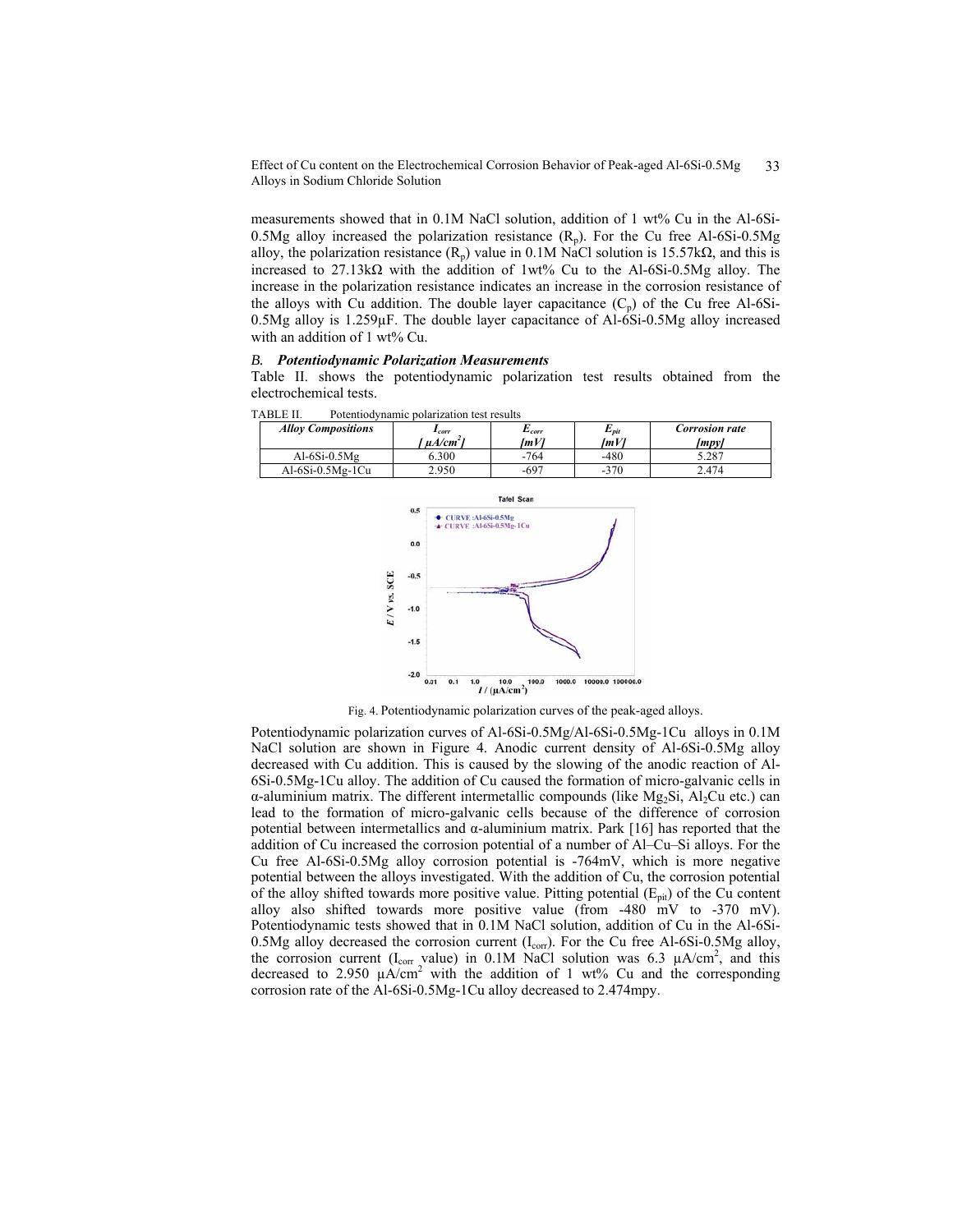### *C. Microstructural Investigation*

The microstructure of some selected as-corroded samples was observed under SEM. There was evidence of corrosion products of intermetallic compounds in all the samples examined. Besides, several pits were visible in all the samples examined. It is probable that the pits are formed by the intermetallics dropping out from the surface due to the dissolution of the surrounding matrix. However, it is also possible that the pits are caused by selective dissolution of the intermetallic/or particles of the second phase precipitates. Consequently, the forms of corrosion of the Al-6Si-0.5Mg/Al-6Si-0.5Mg-1Cu alloys were slightly uniform and predominantly pitting corrosion were characterized by SEM following potentiodynamic polarization tests. The peak-aged Cu free alloy (Al-6Si-0.5Mg) exhibited pits on their surface (Figure 5a), which apparently had nucleated randomly. Conversely, the exposed surface of the alloys exhibited a corrosion product covering the surface after polarization. There are more and severe pits in Cu free Al-6Si-0.5Mg alloy compared to that of Al-6Si-0.5Mg-1Cu alloy.



Fig. 5. SEM images show the damage surface morphology of as-corroded T6 aged (a) Al-6Si-0.5Mg and (b) Al-6Si-0.5Mg-1Cu alloys.

# **CONCLUSIONS**

The EIS tests have shown that the addition of 1wt%Cu to Al-6Si-0.5Mg alloy has increased the corrosion resistance of Al-6Si-0.5Mg alloy by about two times in NaCl media. The linear polarization and Tafel extrapolation plot show that the corrosion current  $(I_{\rm corr})$  and corrosion rate (mpy) decrease with the addition of 1 wt% Cu to Al-6Si-0.5Mg alloy. The open circuit potential (OCP), corrosion potential ( $E_{\text{corr}}$ ) and pitting corrosion potential  $(E_{pit})$  in the NaCl solution were shifted in the more noble direction due to Cu addition. The forms of corrosion in the studied Al-6Si-0.5Mg/Al-6Si-0.5Mg-1Cu alloys are pitting corrosion in nature as obtained from the microstructural study. SEM observations show that the corrosion effect on the Cu free Al-6Si-0.5Mg alloy is more drastic when compared to corresponding Al-6Si-0.5Mg-1Cu alloy.

#### **References**

- [1] M. G. Fontana, N. D. Greene, Corrosion Engineering, McGraw-Hill Book Company, New York, pp. 8-29, 1987.
- [2] S. Zor, M. Zeren, H. Ozkazance and E. Karakulak, "Effect of Cu content on the corrosion of Al-Si eutectic alloys in acidic solution", Anti-Corrosion Methods and Materials, Vol. 57(4), pp. 185-191, 2010.
- [3] G. M. Scamans, J. A. Hunter and N. J. H. Holroyd, "Corrosion of aluminium a new approach." Proc. of 8th Inter. Light metals Congress, Leoban Wien, pp. 699-705, 1989.

34